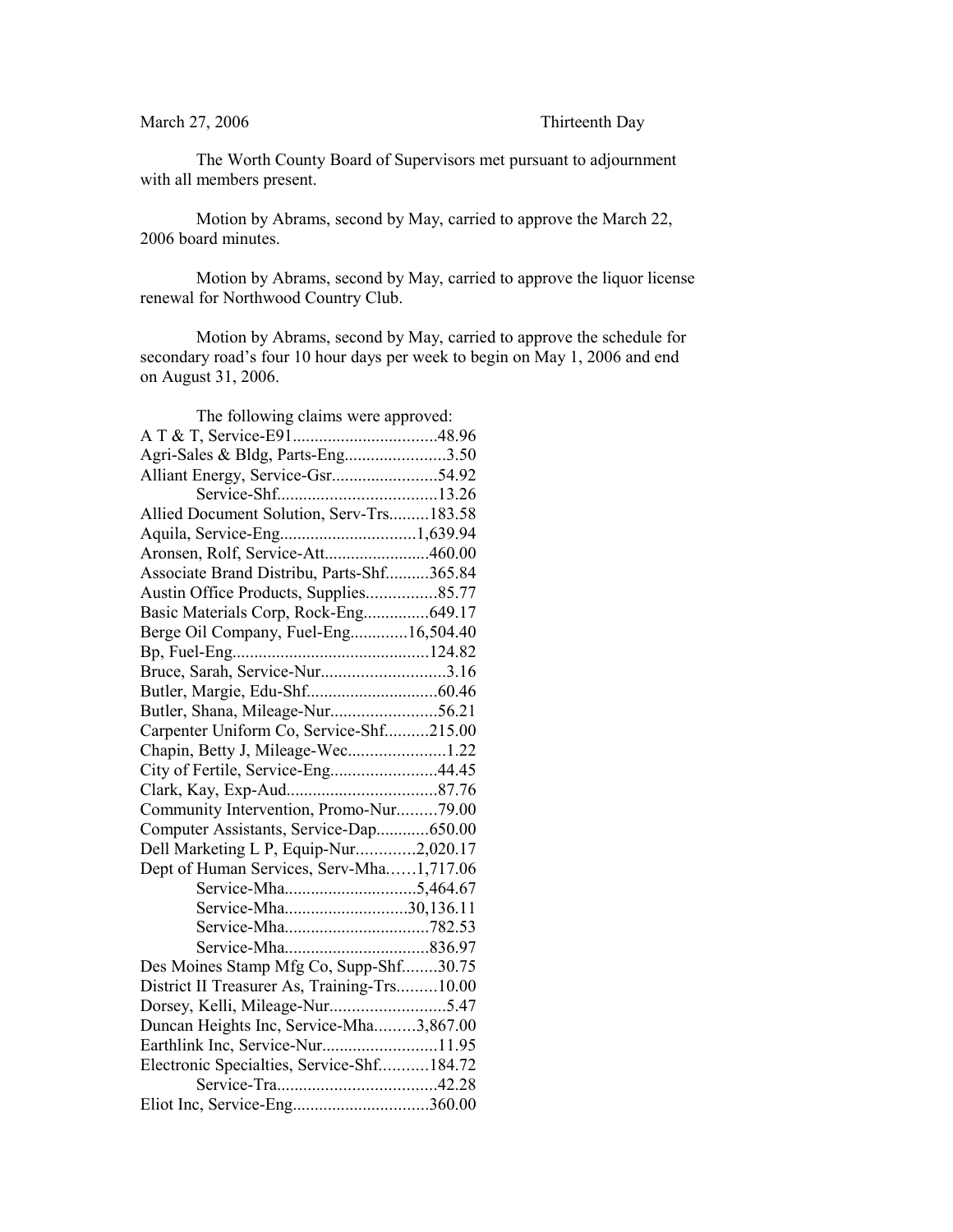| Fallgatter's Market, Grant Promo-Nur124.29  |  |
|---------------------------------------------|--|
|                                             |  |
| Fareway Stores Inc, Service-Soc75.00        |  |
|                                             |  |
| Five Star Cooperative, Parts-Eng384.53      |  |
| Fossey, Michael D, Grant Promo-Nur170.00    |  |
|                                             |  |
| Frank Dunn Company, Supplies-Eng574.00      |  |
| Gallard-Schlesinger Ind., Supplies-Shf59.96 |  |
| Greve Law Office, Rent-Att250.00            |  |
| H & H Food Service, Service-Shf89.08        |  |
| Hancock County Auditor, Mileage-Aud36.05    |  |
| Hartman, Lisa, Mileage-Nur27.54             |  |
| Hawkeye Outdoor Advertise, Serv-Nur275.00   |  |
| Heartland Inn - Airport, Edu-Ema78.11       |  |
| Hengesteg, Stephanie, Mileage-Trs83.25      |  |
| Huftalin, Raymond, Expense-Ema24.78         |  |
|                                             |  |
|                                             |  |
|                                             |  |
|                                             |  |
| Iowa Office Solutions, Supplies-Trs269.99   |  |
|                                             |  |
|                                             |  |
|                                             |  |
|                                             |  |
| Iowa Prison Industries, Service-Eng1,357.85 |  |
|                                             |  |
|                                             |  |
| Iowa Secretary of State, Services-Aud79.45  |  |
| Iowa State Sheriff's & D, Edu-Scp315.00     |  |
| Johnson R.N., Teresa, Mileage-Nur176.99     |  |
| Johnson, Donald, Labor-San589.66            |  |
|                                             |  |
| Elec Power-Nur524.95                        |  |
| Kenison, Elizabeth, Expense-Rec44.25        |  |
| Kloster, Michael, Grant Promo-Nur140.00     |  |
| Konica Minolta Business, Service-Nur53.61   |  |
| Koob, Richard, Grant Promo-Nur90.00         |  |
| Kuennen, Tina L, Grant Promo-Nur276.25      |  |
| Lab Safety Supply Inc, Supplies-Shf25.98    |  |
|                                             |  |
| Larson Printing Company, Supp-Nur90.66      |  |
| Leerar, Jeff, Supplies-Eng20.00             |  |
| Lexis-Nexis, Service-Att103.00              |  |
| Liberty Square, Service-Mha757.17           |  |
| Low's Standard, Fuel-Asr30.59               |  |
| Marshall & Swift Inc, Supplies-Gsr23.72     |  |
| Martin Bros Dist Co. Inc, Wjg Exp-Nur19.28  |  |
|                                             |  |
| Mason City Business, Service-Shf93.24       |  |
| Mason City Overhead, Service-Eng76.50       |  |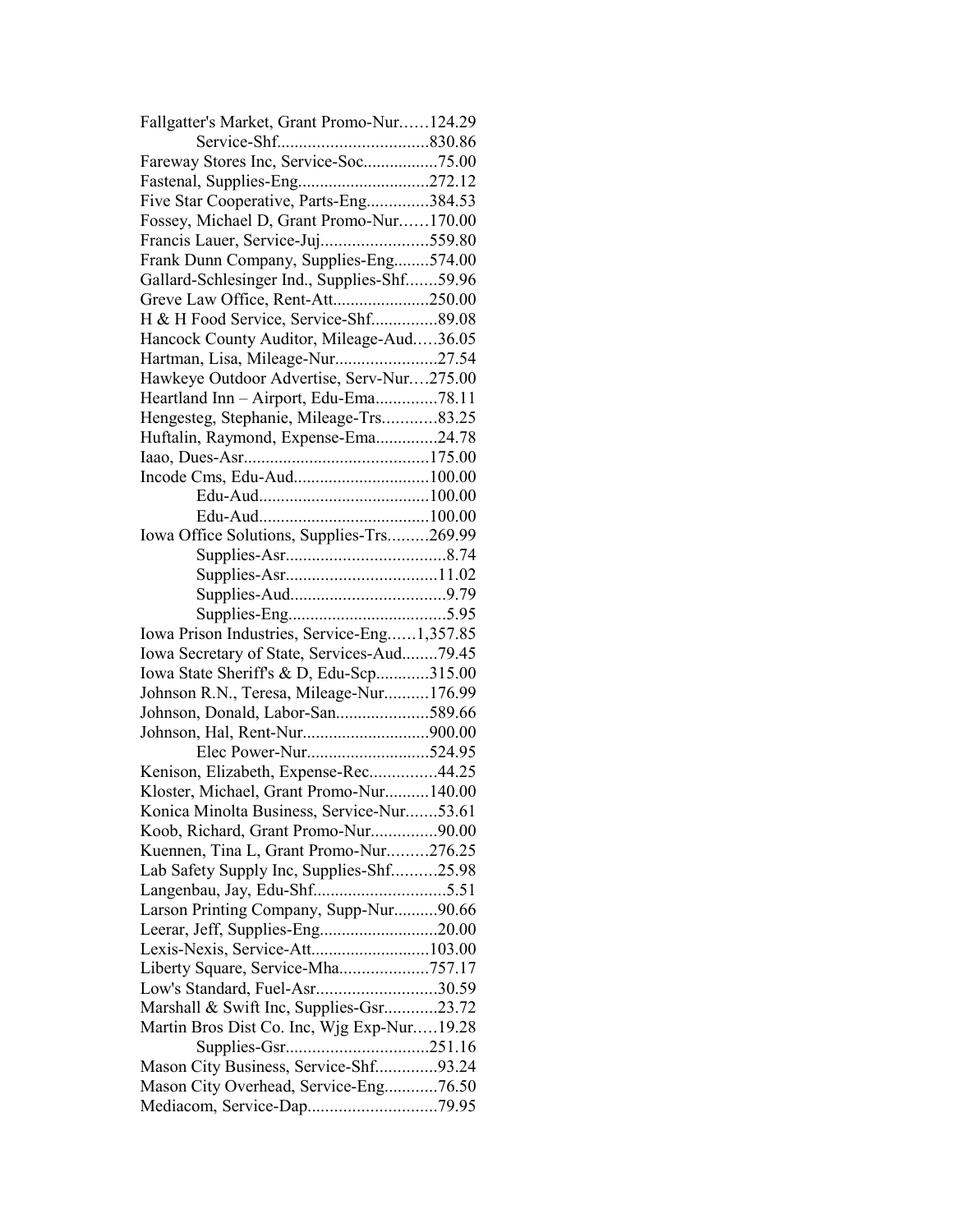| Medline Industries Inc., Supplies-Nur53.08  |  |
|---------------------------------------------|--|
| Mental Health Center, Service-Mha3,440.24   |  |
| Meyer, Ryan, Bounty-Daa30.00                |  |
| Mike's Automotive, Service-Nur49.74         |  |
| Miner R N, Sandy, Mileage-Nur95.50          |  |
| Mitchell Co Care, Service-Mha1,260.00       |  |
| Mitchell Co Sheriff, Service-Shf150.00      |  |
| Morbark Inc., Parts-Eng225.00               |  |
| Nelson, Belinda M, Grant Promo-Nur20.00     |  |
| Next Generation Technolo, Serv-Mha689.00    |  |
| Service-Mha2,219.00                         |  |
|                                             |  |
| North Iowa Vocational, Service-Mha317.46    |  |
| Service-Mha2,583.62                         |  |
| Northwood True Value, Supplies-Shf88.03     |  |
|                                             |  |
|                                             |  |
| Northwoods State Bank, Exp-Shf1,211.66      |  |
|                                             |  |
| Omb Police Supply, Supplies-Shf53.97        |  |
| Opportunity Village, Service-Mha503.61      |  |
| Service-Mha159.64                           |  |
| Ostby, Joann, Mileage-Nur105.18             |  |
| Page, Holly G, Grant Promo-Nur125.00        |  |
| Page, Roxanne G, Grant Promo-Nur85.00       |  |
| Parks, Kristie, Mileage-Nur40.50            |  |
| Patterson, Tammy, Mileage-Hha182.86         |  |
| Prazak, Edie, Mileage-Hha10.94              |  |
| Pronto Market, Grant Promo-Nur400.00        |  |
| Public Health Foundation, Book-Nur34.50     |  |
|                                             |  |
|                                             |  |
| Service-Nur357.57                           |  |
|                                             |  |
|                                             |  |
| Reeder, Daniel L, Expenses-Asr205.57        |  |
| Reindl Repair, Service-Shf102.50            |  |
| Schickel, Candila, Service-Mha55.00         |  |
| Schmidt, Jason, Edu-Shf12.09                |  |
| Smeby, Royden, Labor-San589.66              |  |
| Stamp Fulfillment Serv, Supp-Hha1,137.90    |  |
| Staples Credit Plan, Supplies-Hha578.56     |  |
|                                             |  |
| Tenold Olson Hagen Inc, Service-Ins138.00   |  |
| Thomas Properties, Rent-Nur200.00           |  |
| Toft, Marcia, Mileage-Hha130.41             |  |
| Trading Post, Supplies-Eng1,716.95          |  |
| U S Identification Manual, Service-Shf82.50 |  |
| Us Cellular, Service-Asr27.76               |  |
| Vanguard Appraisals Inc, Serv-Asr1,102.50   |  |
|                                             |  |